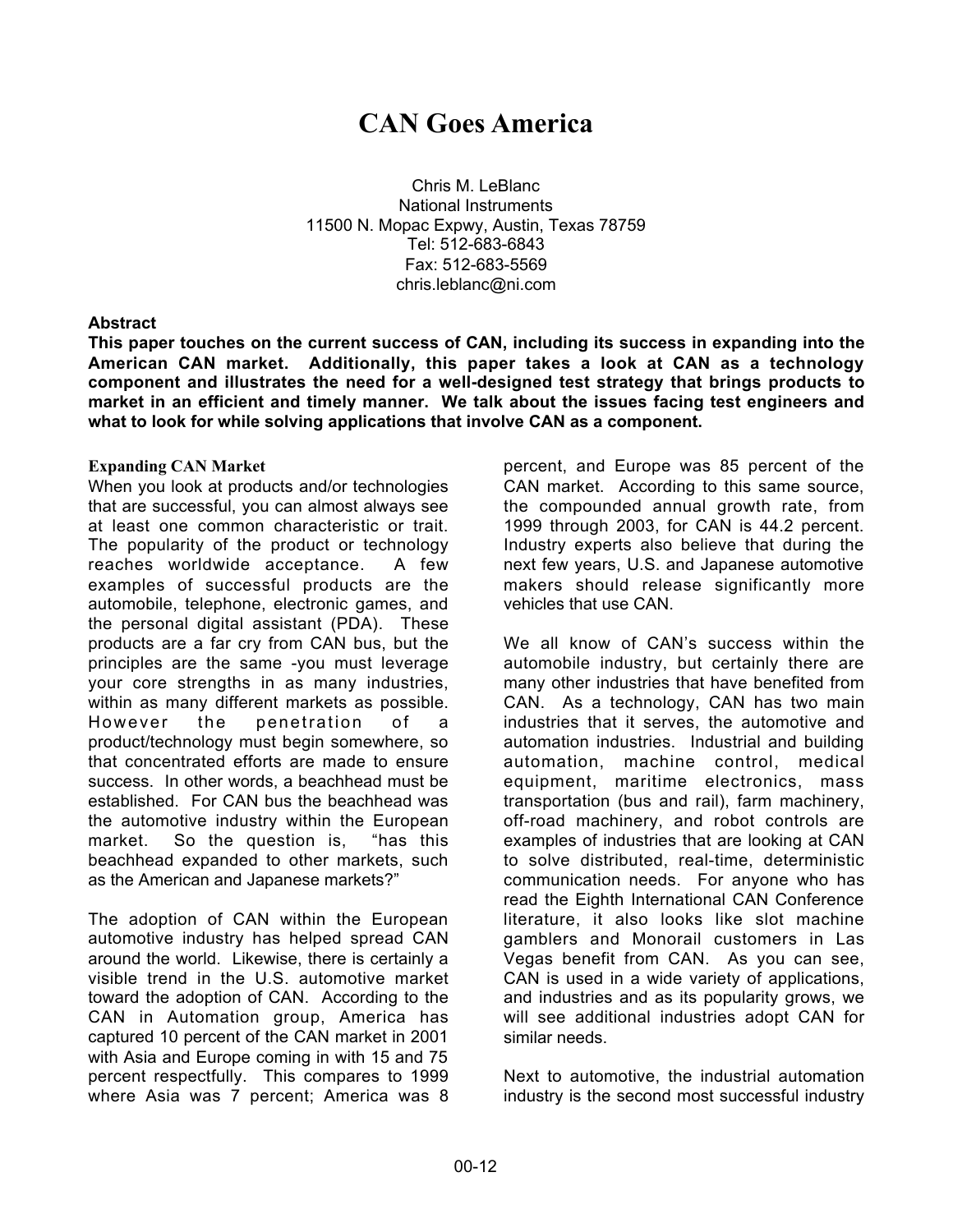for CAN. Specifically, higher layer protocols (HLP), such as DeviceNet and CANopen, are built on top of the CAN bus. There are other HLPs that use CAN, but DeviceNet and CANopen are the two most popular. An HLP is a software layer on top of CAN that adds additional features and functionality for interoperability, connectivity, and diagnostics. These features are more useful in industrial automation, where engineers are developing machine control applications using products from multiple vendors. As far as market share, DeviceNet is dominating the American market. DeviceNet is also making inroads into Asia and is showing up more and more in Europe. According to the Venture Development Corporations (VDC) 2001 study, titled "Global Markets and User Needs for Industrial Distributed/Remote I/O, Second Edition," the DeviceNet distributed I/O market is \$170 M in 2000 and growing to \$250 M in 2005. This only includes distributed I/O products, which is only a small portion of the total DeviceNet market. Much of the DeviceNet and CANopen market consists of specific intelligent devices such as photoeyes, mass flow controllers, and motion controllers. CANopen, on the other hand, is extremely popular in Europe but seems to be localized to that market. The same VDC study estimates the CANopen distributed I/O market to be about \$4.5 M; however, this number seems low based on personal customer interaction. Again, distributed I/O products will only be a small fraction of the total CANopen market. Another way of looking at this is to say CANopen is as popular in Europe as DeviceNet is in America.

It is interesting to see CAN grow in popularity and use. It is clear that CAN has spread to additional markets and industries outside its original beachhead. In the case of automotive, this is a good thing for consumers, as they will benefit from vendors offering more efficient vehicles with less weight and more functionality and comfort. This is, of course, dependant on the vendor's ability to bring new product to market in a timely manner. The remainder of this paper will examine the time-to-market issues that face the CAN market and specifically address a couple of technical issues facing engineers.

## **Development Cycle of a New Technology**

As with any new technology, CAN has gone through an extensive and thorough development cycle. In looking back, we hope to gain an insight into what was important during the different stages of development and foreshadow the important issues of the future.

When CAN development began in 1983 by the Robert Bosch Company, there were no suitable serial communication methods available that could handle the high-stressed electromagnetic noise environment of automobiles. Real-time capabilities were also needed to ensure that the engine control, automatic transmission control, and anti-lock brake systems could communicate with each other in a safe and reliable manner. However, at the time, there were no off-the-shelf tools or components readily available. Developers had to build custom hardware and embedded software (firmware). CAN applications at this point in time consisted of lab experiments and simulation to test development efforts. Semiconductor companies' development and offering of CAN controllers and transceivers did not begin until the specification was released in 1985.

With CAN controllers and transceivers readily available, the process of developing CAN based devices began. At this point, automotive makers began to plan the introduction of CANbased controllers integrated into high-end models. The first automobile with CAN did not become available until 1991. The Mercedes Sclass linked five electronic control units together with CAN. At this point in the development cycle, one-off prototypes and beta units were under development, and testing tools for these units were also in the development stage. There were tools on the market to help solve such applications, but many of these tools were carried over from the early development days. Sometimes these tools were adequate, while at other times, the application simply required a more sophisticated approach. In these cases, valuable resources were consumed for developing the one-off test tools necessary to bring the final end product to market.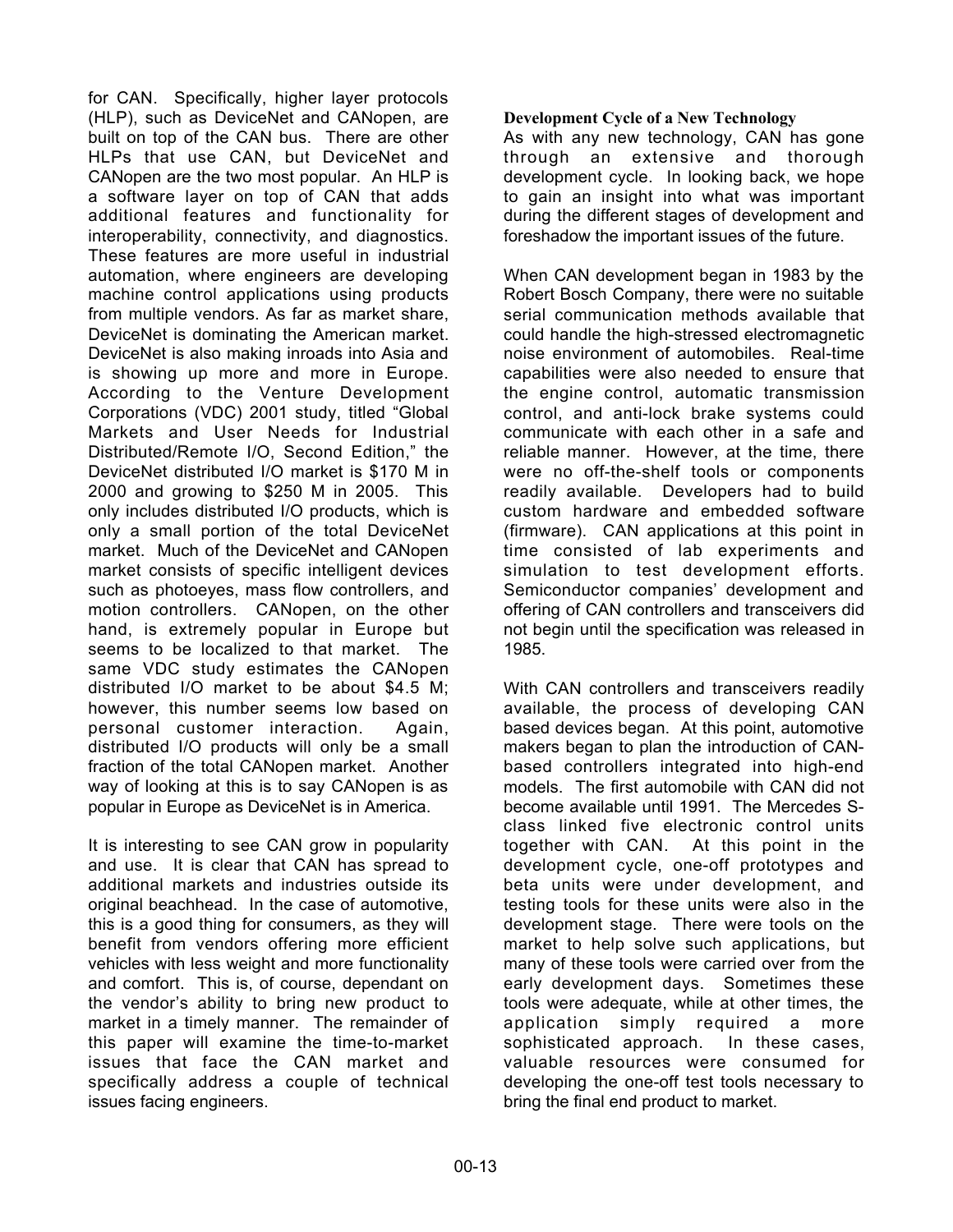By 1994, CAN development was in full gear and many different European automotive companies either already had vehicles on the road with CAN networks or were designing CAN networks into next generation vehicles. These plans involved more than just the highend models but also the higher-volume middle and low-end models. With such a wide movement toward vehicles that use CAN, bringing these models to market and making sure the consumer was happy with the end product became very important. Manufactures began to demand testing tools that could ensure efficient production and quality products.

Time-to-market and quality are issues the automotive industry faces annually. Consumers expect a new model, not necessarily redesigned but with at least incremental improvements, each year, and the quality must always improve. This puts tremendous pressure on the automotive industry to deliver on these expectations. Therefore, time-to-market is key for any successful automotive company, and the introduction of new technology must encompass test strategies that are effective and easy to implement.

These new time-to-market test strategies must answer the question, "How does the new CAN system interact and respond to the real world as part of the end product?" The challenge with CAN is how do you test CAN devices, or networks of CAN devices, within the real world environment of a vehicle? The follow on question is how do you do this testing, which ensures quality, while still meeting the time-tomarket needs of the market? This is also necessary in order to drive the cost of test down, so that all makes and models can be outfitted with CAN and not just the high-end models.

## **Issues With Bringing New CAN-based Products to Market**

From a marketing perspective, time-to-market is everything, and any unknown variable slows the development cycle. In the case of end products that use CAN as a component, it must be verified that the new components operate as good, if not better, than the legacy solution.

As engineers develop new CAN devices to replace traditional sensor-based control systems, it becomes necessary to make sure that new devices function properly. One method for validating CAN devices is to measure the same physical signal in an alternate way. For example, a typical method is to use a traditional sensor, signal conditioning, and data acquisition (DAQ) interface. A typical PC-based validation system consists of a CAN interface connected to the CAN network and a DAQ interface connected to the signal conditioning system. Figure 1 illustrates such a system. For validating the CAN node, data from the CAN and DAQ systems must be synchronized and correlated by matching the timestamps of the incoming data. You can perform this process manually or as a post-



Figure 1 – PC-based test station used to measure the same real world signal using two different simultaneous methods. The first method is to se a CAN interface, and the second method uses a DAQ interface to verify that the CAN data

processing step, which may require considerable software integration effort. This type of software synchronization may not be successful for tests that run over a relatively longer period of time due to clock or oscillator drift. Each interface acquires and timestamps data using its internal clock, which initializes at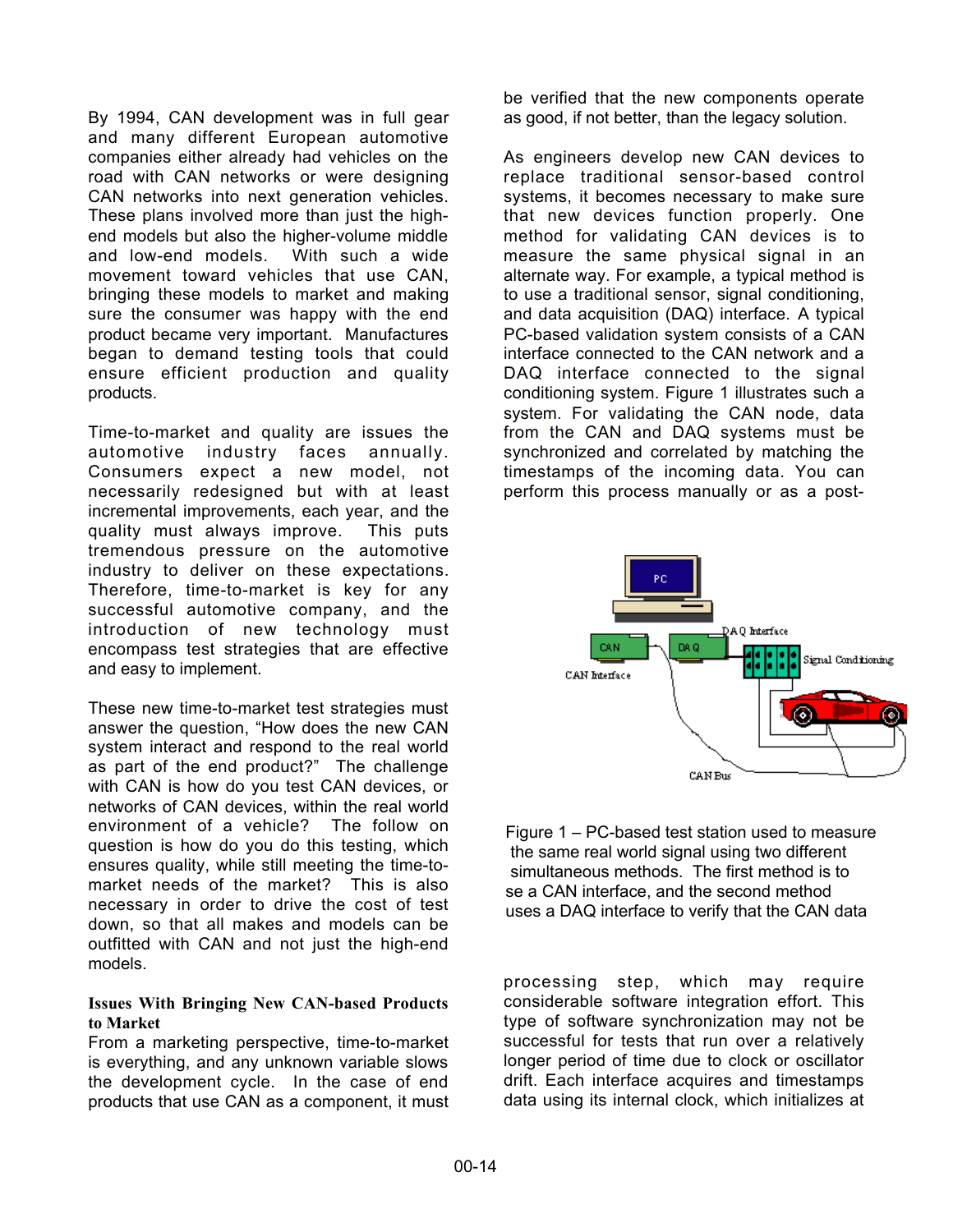the beginning of the acquisition. Over a period of time, depending on the oscillator tolerance, the time on each interface may drift with respect to the other and the host PC time. This results in different timestamps for data acquired on different boards at the same

As stated, the straightforward way to resolve correlation issues is by providing a common timing signal between multiple interfaces. The obvious choice is to use a hardware synchronization signal line for this purpose. All interfaces in the system should have a common capability to connect this timing signal both physically (by external cabling or connections on a back-plane) and logically (in software). This signal can serve the purpose of a start/stop trigger, sampling clock, or an event that can be "mastered" by one interface and "slaved" by another in the system.

As illustrated in Figure 1, engineers can use the DAQ interface to acquire the value of traditional sensors mounted directly on the CAN device. This is done to give a real world equivalent of what the CAN device should report. The DAQ interface is responsible for performing the analog to digital conversion of traditional sensors and queues the data to either the on-board memory of the interface or PC memory. On the other hand, CAN devices publish their data on the CAN network asynchronously. This data message (or frame)

instant, making software synchronization and data correlation a difficult task. A simple way to correct for clock drift is to provide a common, hardware-based clock source to the multiple hardware (CAN and DAQ) interfaces.

is received by a CAN interface and is queued to the on-board memory of the interface or PC memory.

Specifically, if the DAQ interface masters the synchronization signal, then a provision should be made in the CAN interface to accept this signal, timestamp it, and transfer it to memory. It should be noted that while the synchronization signals are being received, the CAN controller is also time stamping the received CAN data messages and queuing them to memory. At the same time, the DAQ interface should do the same. Thus, a CAN interface memory snapshot is a time-sorted list of CAN messages and synchronization signals. Likewise, the DAQ interface memory snapshot contains the data from the sampled analog channels. The correlation process would involve a simple procedure that steps through the CAN list and picks the CAN data closest (before or after) the synchronization signal. This correlation step is necessary to validate the data from the CAN device and is illustrated in figure 2.



Figure 2: Memory snapshot of CAN and DAQ queue used for correlation of data.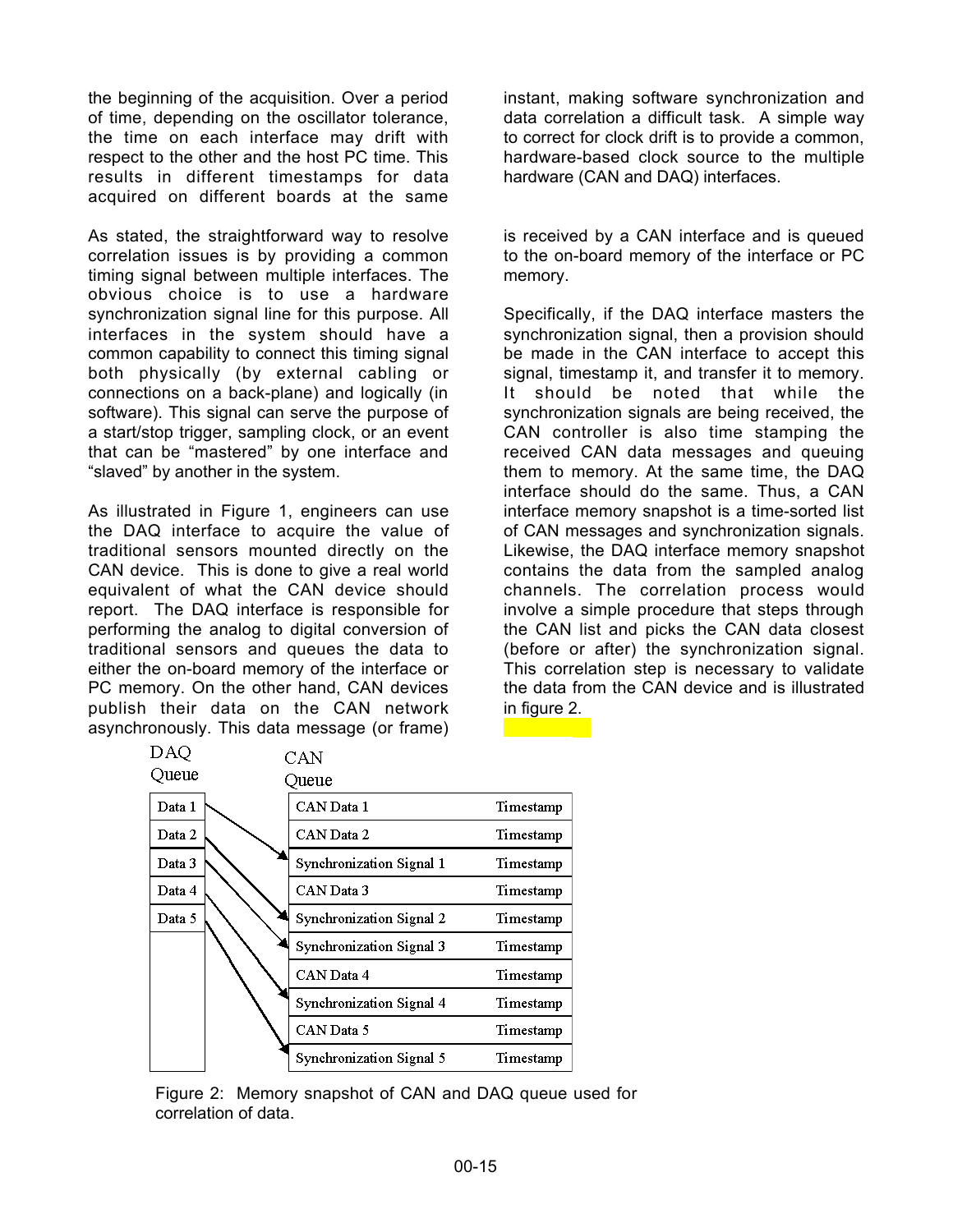On the other hand, if the CAN interface masters the synchronization signal, it should assert the synchronization signal on receiving a CAN message. The DAQ interface accepts this signal and uses it as a trigger to perform an acquisition (See Figure 3). In this case, no extra step is needed, as the DAQ acquisition is done at the same time the CAN interface

receives the CAN message. A definite delay (latency) would occur in the propagation of the synchronization signal to the DAQ interface plus the time it takes to perform the analog to digital conversion. However, this time would be negligible and relatively easy to account for, because it would be measurable and deterministic.



Figure 3: Timing diagram for a CAN mastering trigger and timing signal. Because the CAN data is asynchronous, DAQ analog input operations must wait until new CAN data is received.

#### **Device and Network Simulation and Control**

In addition to the already mentioned triggering and timing challenges, the CAN device(s) may not be physically available for actual system (network) testing. The reason is devices may not have been developed yet or the manufacturing of the device has a long leadtime. In this case, the device (or a network of devices) may need to be simulated, either using theoretical data or by replaying timestamped data recorded during a test. A major challenge, on a PC-based simulation system, is to make sure that the data is transmitted in the sequence it was recorded or the device responds appropriately, with minimum jitter (typically less than 100 micro seconds).

For example, when an electronic control unit (ECU) is simulated in software, it may require some computation on incoming CAN data messages and respond with a control message, such as a PID control loop, to

another CAN device on the network. For an effective control algorithm, it is crucial to compute and transmit the control signal with as little jitter as possible. On a PC-based system running a non real-time operating system, the biggest challenge is to overcome and control the jitter, caused by the operating system performing other non-critical task. To overcome this problem, the simulation or control application must run on a real-time operating system, which should give predictable jitter, highly deterministic closedloop performance, and increased reliability.

Often, engineers use custom hardware along with a real-time operating system to port and run the simulation code on an intelligent interface that uses a micro controller or an embedded processor. This type of a platform poses obvious limitations on program size, cost, flexibility, and portability. The ideal solution is a compact hardware platform that is